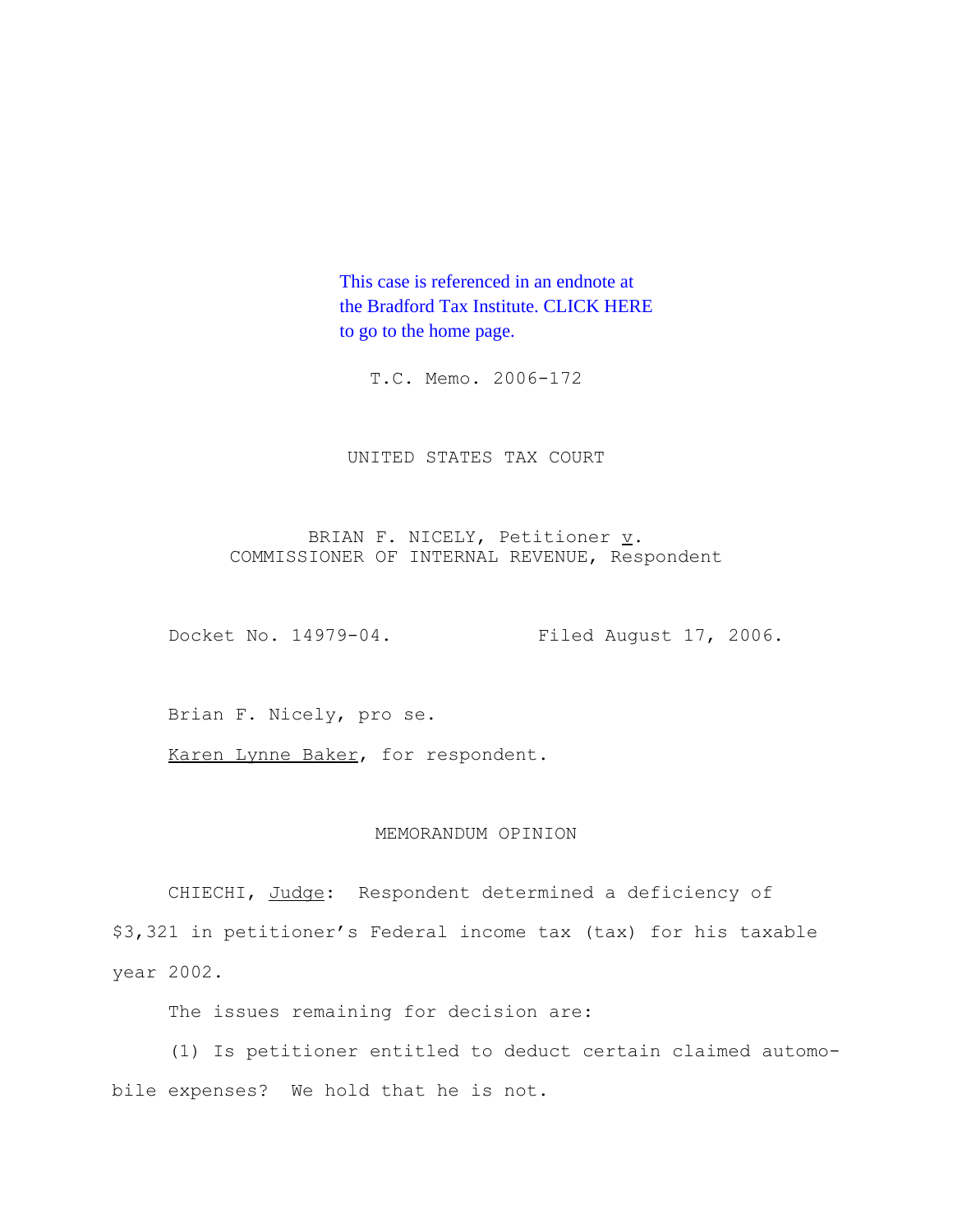(2) Is petitioner entitled to deduct certain claimed meal expenses? We hold that he is not.

(3) Is petitioner entitled to deduct certain claimed clothing expenses? We hold that he is not.

#### Background

Some of the facts have been stipulated and are so found.

At all relevant times, including throughout 2002 and at the time he filed the petition in this case, petitioner resided in Ridgeley, West Virginia (Ridgeley).

During 2002, petitioner, a welder, was employed by Mendon Pipeline, Inc. (Mendon Pipeline), located in Ghent, West Virginia. At all relevant times, Mendon Pipeline's policy was (1) to pay directly to the lodging provider lodging expenses incurred by an employee because the employee resided so far from the location of the job site (job site location) as to preclude such employee from safely making a daily round-trip drive from such employee's residence to the job site location and (2) not to pay any other expenses incurred by an employee, such as expenses for meals and automobile usage.

Petitioner timely filed electronically a tax return for his taxable year 2002 (petitioner's 2002 return). In Schedule A-Itemized Deductions included as part of that return (2002 Schedule A), petitioner claimed "Job Expenses and Most Other Miscellaneous Deductions" totaling \$13,384 prior to the application of

 $- 2 -$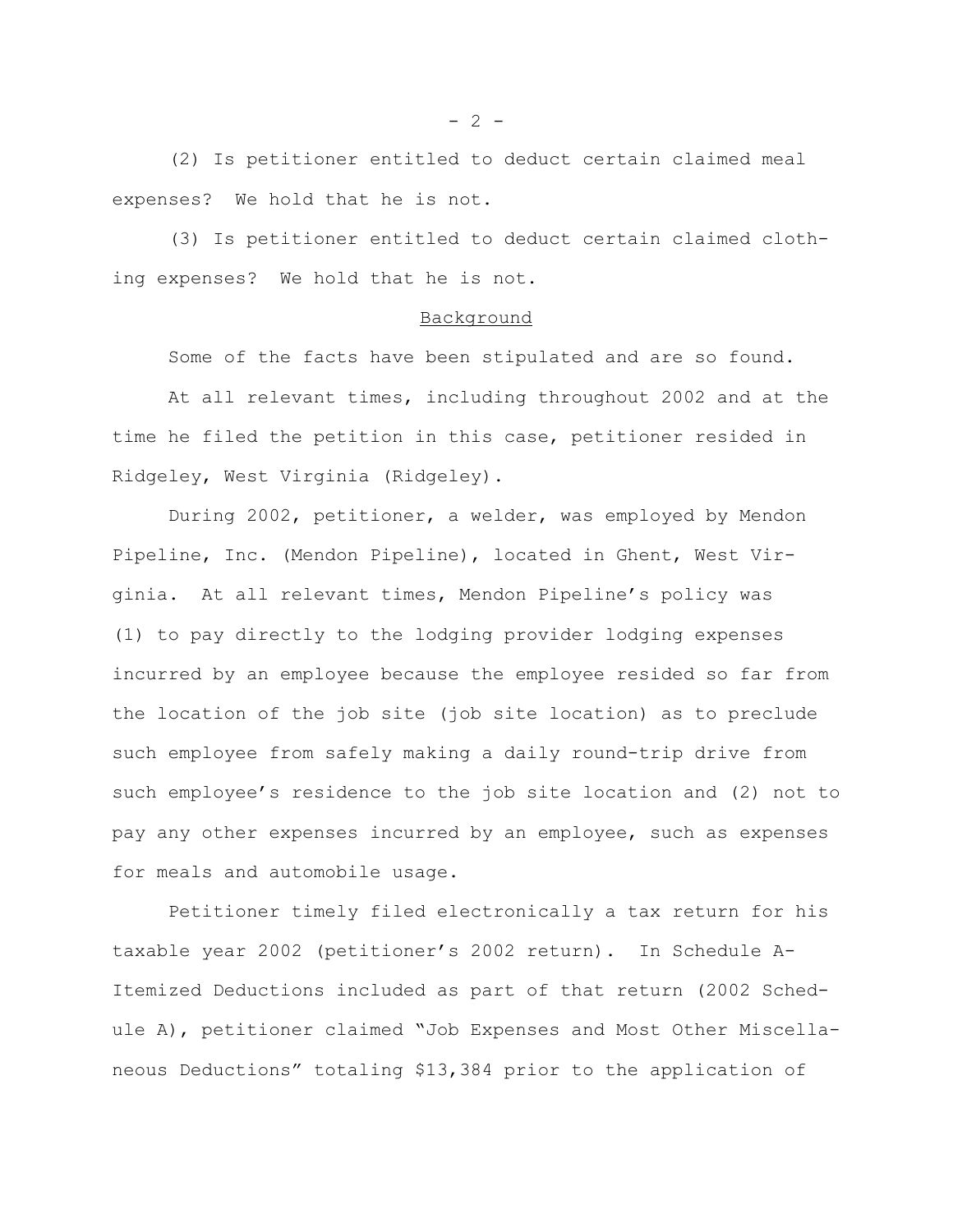the two-percent floor imposed by section  $67(a)$ .<sup>1</sup> Of that total, petitioner claimed \$12,734 as "Unreimbursed employee expenses", \$50 as "Tax preparation fees", and \$600 as "Other expenses" for clothes, boots, and gloves. With respect to the \$12,734 of claimed "Unreimbursed employee expenses", petitioner, as required, completed Form 2106-EZ, Unreimbursed Employee Business Expenses, and included that form as part of petitioner's 2002 return (2002 Form 2106-EZ). In the 2002 Form 2106-EZ, petitioner claimed the following "Unreimbursed employee expenses":

| Expense | Amount  |
|---------|---------|
| Vehicle | 158,782 |
| Meals   | 23,952  |

<sup>1</sup>Petitioner calculated the  $$8,782$  of claimed vehicle expenses by using the standard mileage rate for 2002 of 36.5 cents per mile and multiplying that rate by 24,060, the number of miles that petitioner claims he drove his automobile for business (business miles) during 2002. At trial, petitioner conceded that the total amount of business miles claimed for 2002 in the 2002 Form 2106-EZ was overstated by approximately 3,000 miles.

 $2$ In calculating the \$3,952 of claimed meal expenses, petitioner claimed in the 2002 Form 2106-EZ total meal expenses of \$7,904 and reduced that total by 50 percent, as required by sec. 274(n).

As required by section 67(a), petitioner reduced the \$13,384 of total "Job Expenses and Most Other Miscellaneous Deductions" claimed in the 2002 Schedule A by two percent of his adjusted gross income (i.e., by \$1,091). In determining the taxable

<sup>&</sup>lt;sup>1</sup>All section references are to the Internal Revenue Code in effect for the year at issue. All Rule references are to the Tax Court Rules of Practice and Procedure.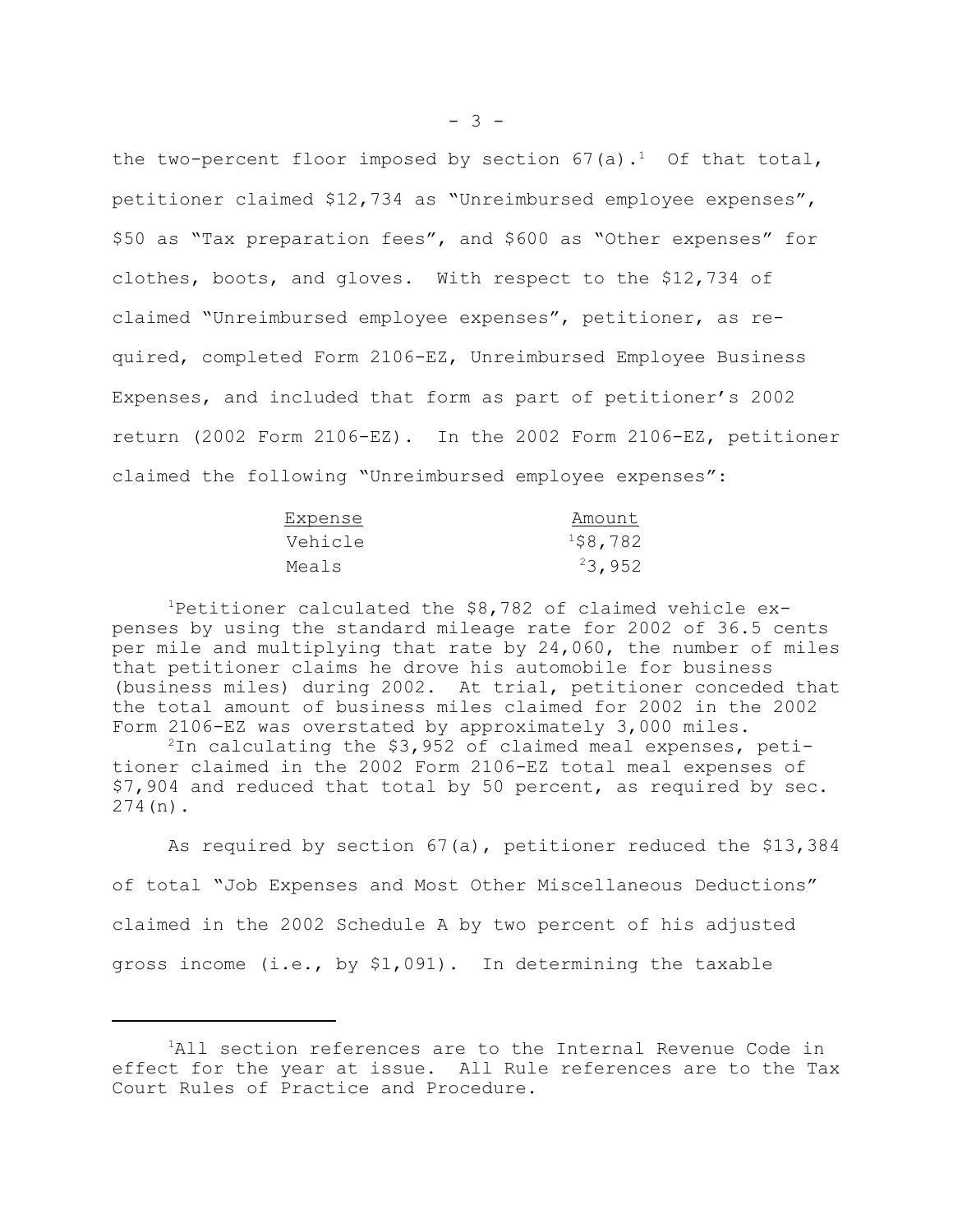income reported in petitioner's 2002 return, petitioner deducted the balance (i.e., \$12,293), as well as the other itemized deductions claimed in the 2002 Schedule A that were not subject to the two-percent floor imposed by section 67(a).

Respondent issued to petitioner a notice of deficiency (notice) for his taxable year 2002. In that notice, respondent disallowed the total \$12,293 of "Job Expenses and Most Other Miscellaneous Deductions" that petitioner claimed in the 2002 Schedule A after the reduction required by section 67(a).

### Discussion

Petitioner bears the burden of proving that the determinations in the notice are erroneous.<sup>2</sup> Rule 142(a); Welch v. Helvering, 290 U.S. 111 (1933). Moreover, deductions are a matter of legislative grace, and the taxpayer bears the burden of proving entitlement to any deduction claimed. INDOPCO, Inc. v. Commissioner, 503 U.S. 79, 84 (1992). A taxpayer is required to maintain records sufficient to establish the amount of any deduction claimed. Sec. 6001; sec. 1.6001-1(a), Income Tax Regs.

Petitioner claims that, prior to the application of the twopercent floor imposed by section 67(a), he is entitled to deductions for \$8,782 of automobile expenses, \$3,952 of meal

 $- 4 -$ 

<sup>2</sup>Petitioner does not claim that the burden of proof shifts to respondent under sec. 7491(a). In any event, petitioner has failed to establish that he satisfies the requirements of sec. 7491(a)(2). On the record before us, we find that the burden of proof does not shift to respondent under sec. 7491(a).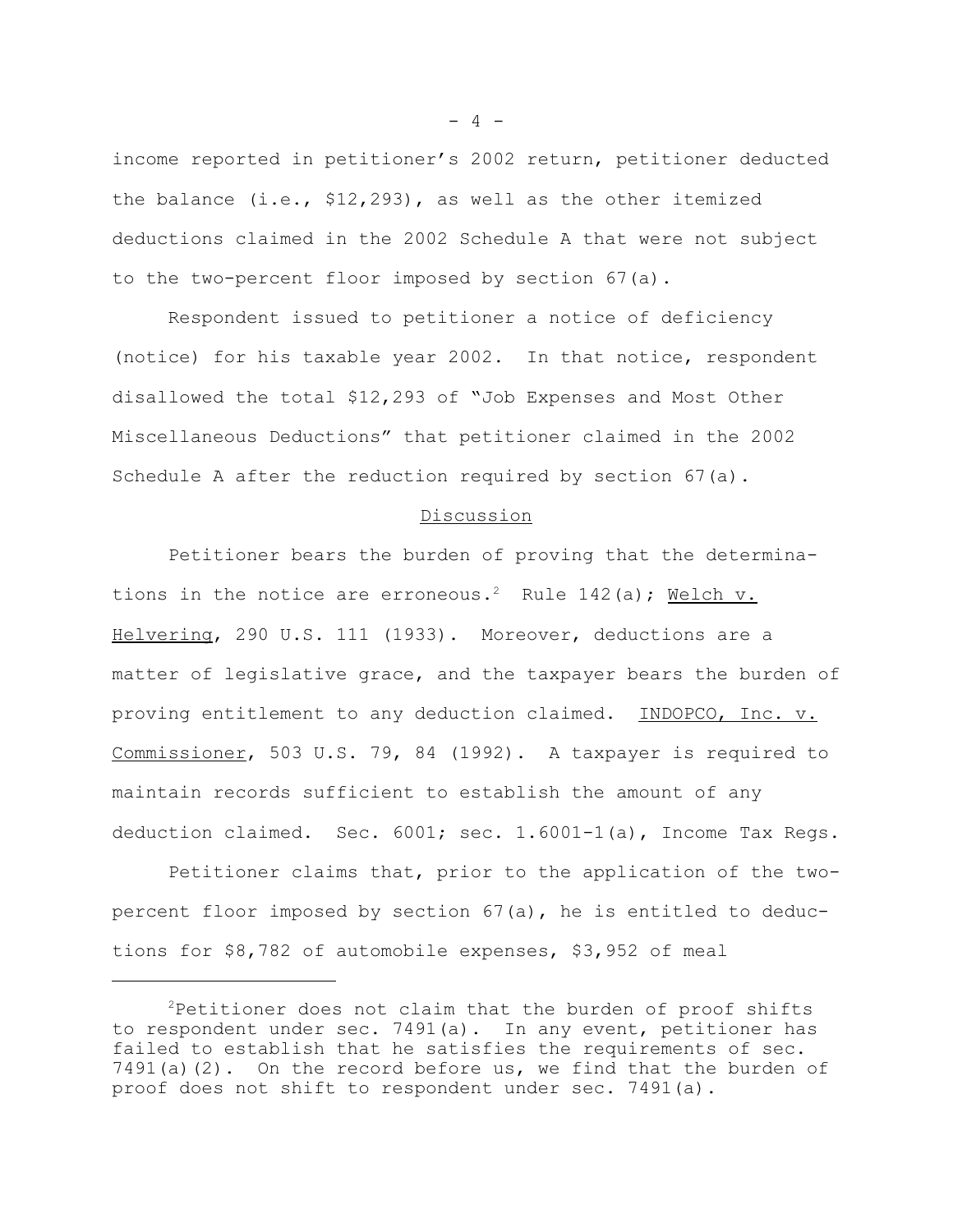expenses,<sup>3</sup> a \$50 tax preparation fee, and \$600 of expenses for certain unidentified clothes and gloves and Rocky Wolverine boots.4 Respondent counters that petitioner has failed to carry his burden of establishing his entitlement to deduct any of those claimed expenses.<sup>5</sup>

A taxpayer is entitled to deduct all the ordinary and necessary expenses paid or incurred during the taxable year in carrying on a trade or business, "including \* \* \* traveling expenses (including amounts expended for meals \* \* \* other than amounts which are lavish or extravagant under the circumstances) while away from home in the pursuit of a trade or business". Sec. 162(a). For certain kinds of expenses otherwise deductible under section 162(a), a taxpayer must satisfy certain substantiation requirements set forth in section 274(d) before such expenses will be allowed as deductions.

In order for petitioner's claimed expenses for the use of his automobile and for meals to be deductible, such expenses must

4Although the Court ordered petitioner to file a posttrial brief, he failed to do so.

 $-5 -$ 

<sup>3</sup>In the 2002 Form 2106-EZ, petitioner claimed total meal expenses of \$7,904, which he reduced by 50 percent, as required by sec.  $274(n)$ .

<sup>5</sup>Respondent conceded at trial that petitioner incurred a tax preparation fee of \$50. Respondent's concession will not affect the deficiency determined in the notice unless we were to sustain petitioner's position with respect to his claimed expenses for the use of his automobile and/or meals. That is because of the two-percent floor imposed by sec. 67(a).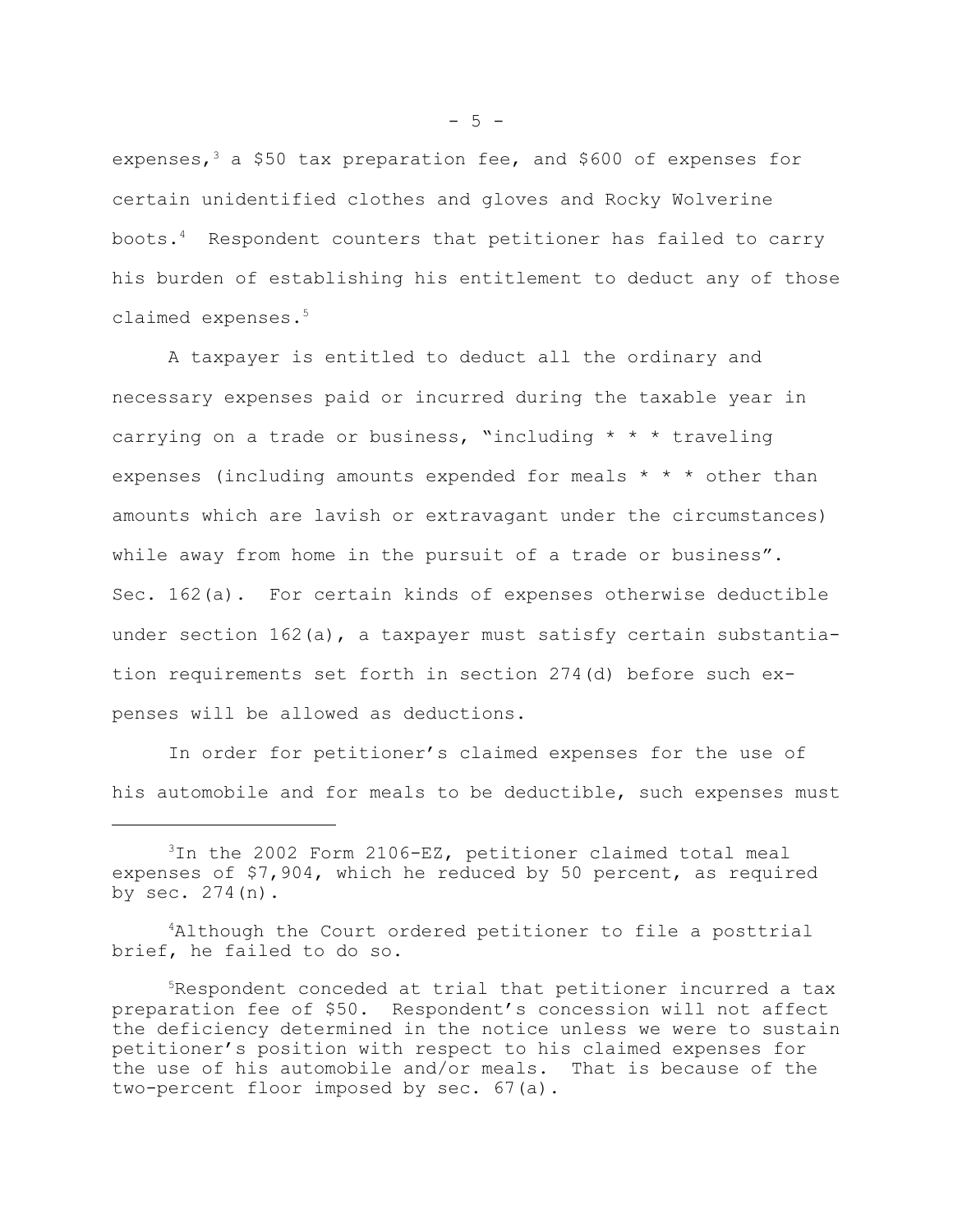satisfy the requirements of not only section 162(a) but also section 274(d). To the extent that petitioner carries his burden of showing that the expenses at issue for the use of his automobile and for meals satisfy the requirements of section 162(a) but fails to satisfy his burden of showing that such expenses satisfy the recordkeeping requirements of section 274(d), petitioner will have failed to carry his burden of establishing that he is entitled to deduct such expenses, regardless of any equities involved. See sec.  $274(d)$ ; sec.  $1.274-5T(a)$ , Temporary Income Tax Regs., 50 Fed. Reg. 46014 (Nov. 6, 1985).

The recordkeeping requirements of section 274(d) will preclude petitioner from deducting amounts otherwise allowable under section 162(a) with respect to the use of his automobile or expenditures for meals while traveling away from home on business unless he substantiates the requisite elements of each such use or expenditure. See sec.  $274(d)$ ; sec.  $1.274-5T(b)(1)$ , Temporary Income Tax Regs., 50 Fed. Reg. 46014 (Nov. 6, 1985). A taxpayer is required to

substantiate each element of an expenditure or use \* \* \* by adequate records or by sufficient evidence corroborating his own statement. Section 274(d) contemplates that a taxpayer will maintain and produce such substantiation as will constitute proof of each expenditure or use referred to in section 274. Written evidence has considerably more probative value than oral evidence alone. In addition, the probative value of written evidence is greater the closer in time it relates to the expenditure or use. A contemporaneous log is not required, but a record of the elements of an expenditure or of a business use of listed property

 $- 6 -$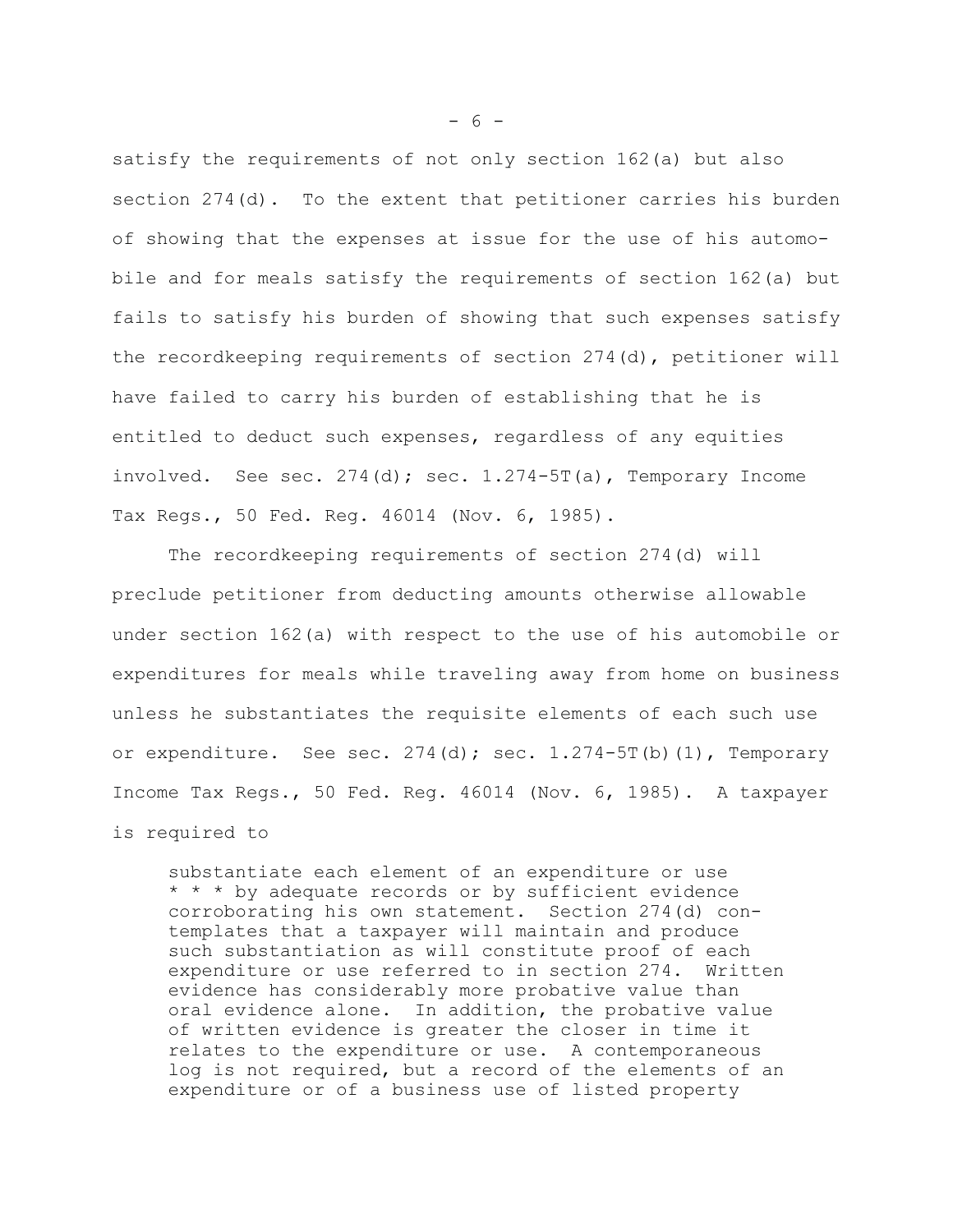made at or near the time of the expenditure or use, supported by sufficient documentary evidence, has a high degree of credibility not present with respect to a statement prepared subsequent thereto when generally there is a lack of accurate recall. Thus, the corroborative evidence required to support a statement not made at or near the time of the expenditure or use must have a high degree of probative value to elevate such statement and evidence to the level of credibility reflected by a record made at or near the time of the expenditure or use supported by sufficient documentary evidence. The substantiation requirements of section 274(d) are designed to encourage taxpayers to maintain the records, together with documentary evidence, as provided in paragraph (c)(2) of this section [1.274-5T, Temporary Income Tax Regs.].

Sec. 1.274-5T(c)(1), Temporary Income Tax Regs., 50 Fed. Reg. 46016-46017 (Nov. 6, 1985).

The elements that a taxpayer must prove with respect to an expenditure for traveling away from home on business, including a meal, are: (1) The amount of each such expenditure for traveling away from home, except that the daily cost of the traveler's own breakfast, lunch, and dinner may be aggregated; (2) the time of each such expenditure, i.e., the dates of departure and return for each trip away from home and the number of days away from home spent on business; (3) the place of each such expenditure, i.e., the destinations or locality of travel, described by name of city or town or other similar designation; and (4) the business purpose of each such expenditure, i.e., the business reason for the travel or the nature of the business benefit derived or expected to be derived as a result of travel. Sec. 1.274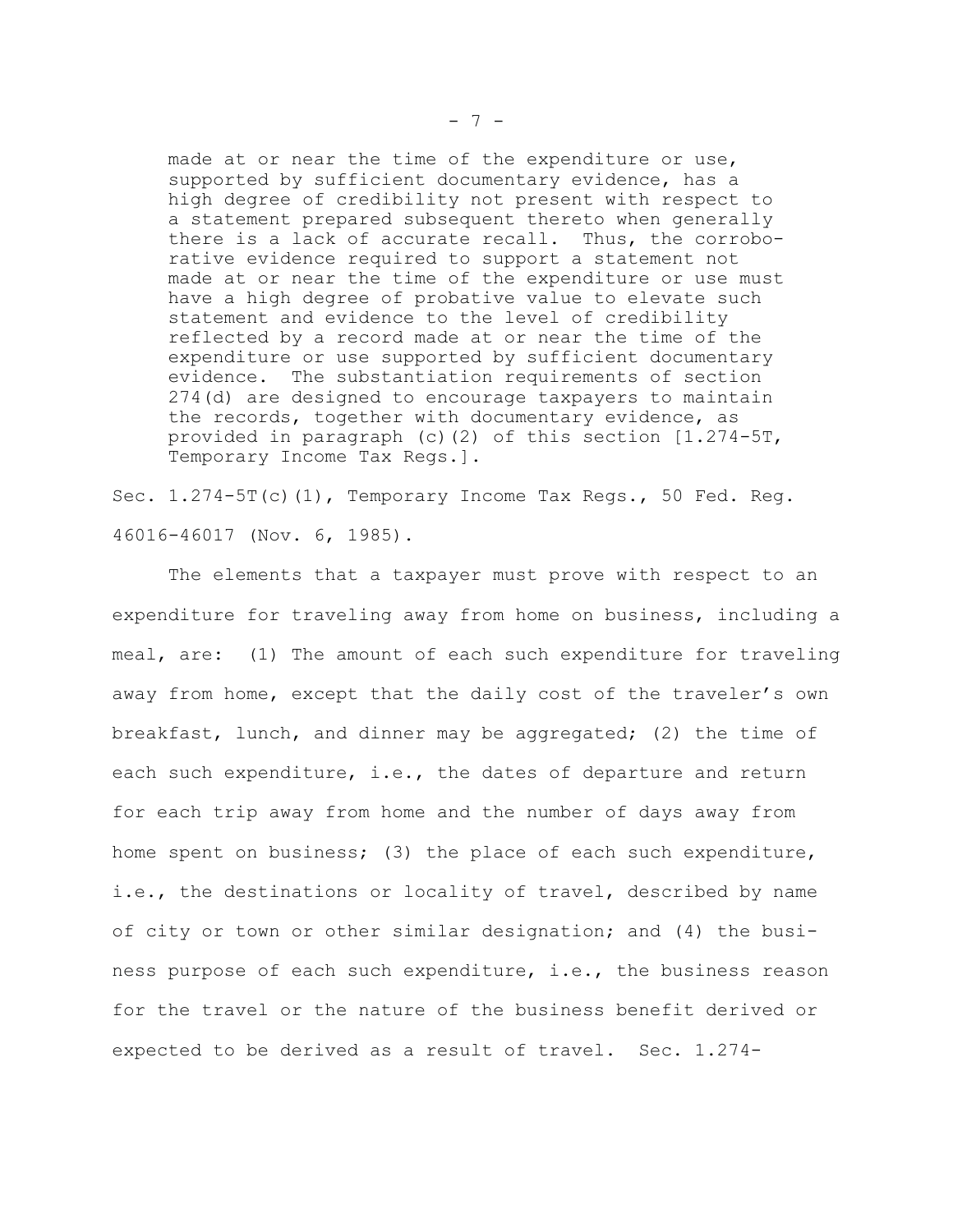5T(b)(2), Temporary Income Tax Regs., 50 Fed. Reg. 46014 (Nov. 6, 1985).

In lieu of substantiating the actual amount of any expenditure relating to the business use of a passenger automobile, a taxpayer may use a standard mileage rate established by the Internal Revenue Service (standard mileage rate). See sec. 1.274-5(j)(2), Income Tax Regs.; Rev. Proc. 2001-54, sec. 5.02, 2001-2 C.B. 530, 532. The standard mileage rate is to be multiplied by the number of business miles traveled. Rev. Proc. 2001- 54, sec. 5.02, 2001-2 C.B. at 532. The use of the standard mileage rate establishes only the amount deemed expended with respect to the business use of a passenger automobile. Sec. 1.274-5(j)(2), Income Tax Regs. The taxpayer must still establish the amount (i.e., the business mileage), the time, and the business purpose of each such use. Id.

In lieu of substantiating the actual amount spent for a meal while traveling away from home on business, a taxpayer may use an amount computed at the Federal meal and incidental expense (M&IE) rate set forth in appendix A of 41 C.F.R. chapter 301 (appendix A) for the locality of travel for each calendar day that the taxpayer is traveling away from home on business. See sec. 1.274-5(j)(1), Income Tax Regs.; Rev. Proc. 2001-47, secs. 3.02(1)(a), 4.03, 2001-2 C.B. 332, 333-334 (applicable to, inter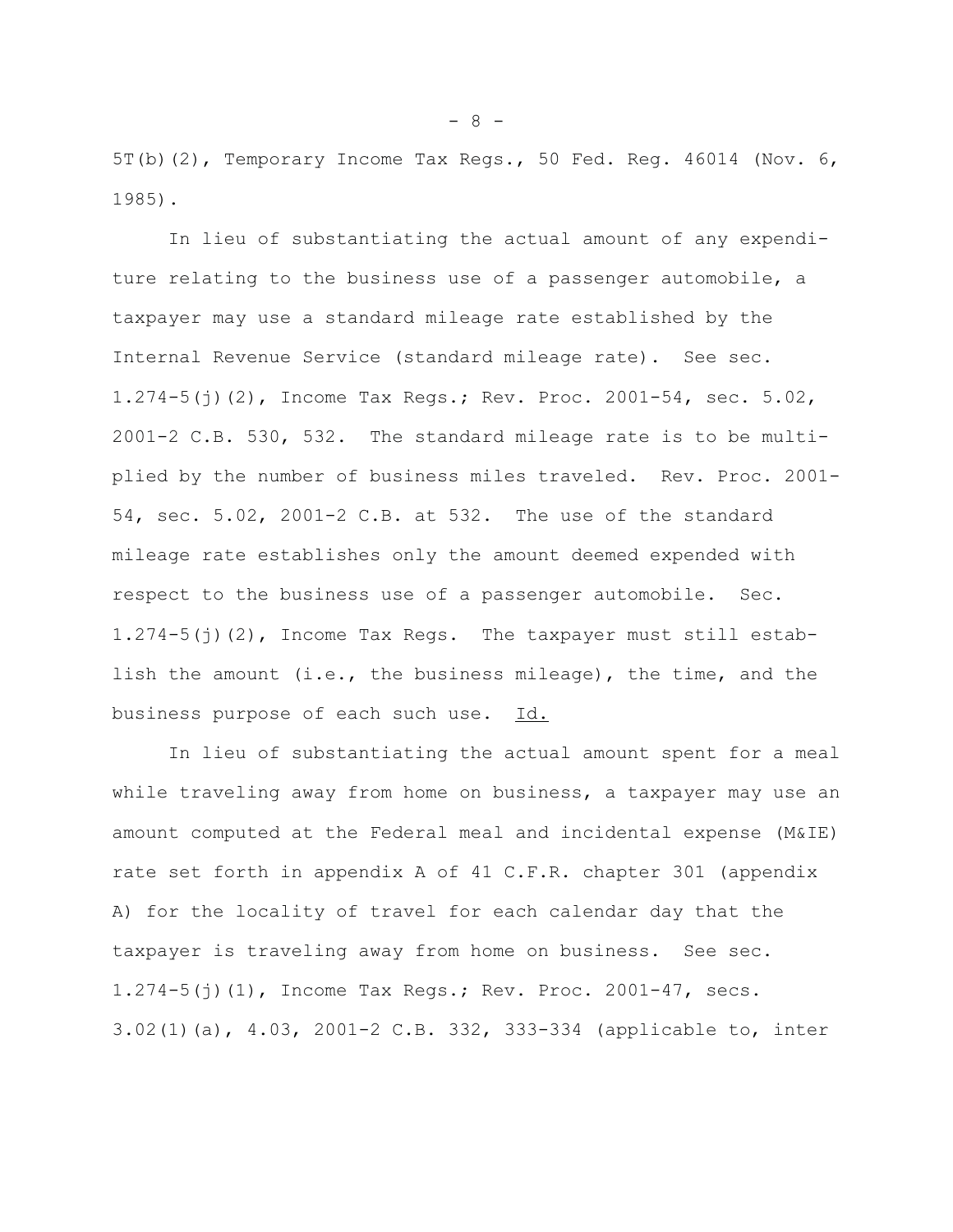alia, Jan. 1 through Sept. 30, 2002); Rev. Proc. 2002-63, secs. 3.02(1)(a), 4.03, 2002-2 C.B. 691, 693-694 (applicable to, inter alia, Oct. 1 through Dec. 31, 2002). The use of the M&IE establishes only the daily amount deemed spent for meals while traveling away from home on business. Sec.  $1.274-5$  (j)(1), Income Tax Regs. The taxpayer must still establish the time, the place, and the business purpose of the daily expenditures for meals. Id.

With respect to the deductions that petitioner claims for 2002 with respect to the use of his automobile and for meals, petitioner testified that during that year he worked in Rocky Mount, Virginia, Wiley Ford, West Virginia, Hamilton, Pennsylvania, Warren, Pennsylvania, and Elk Garden, West Virginia. In support of that testimony, petitioner relies on a document (document one) that he prepared sometime shortly before the trial in this case in January 2006. Document one purports to show all the job site locations at which petitioner claims he worked during 2002, the respective time periods during which he claims he worked at such locations, and the respective round-trip mileages from his home in Ridgeley to such locations. Petitioner testified that in preparing document one he relied on his recollection and a telephone call to "the main office" of Mendon Pipeline, his employer during 2002.

In addition to document one, petitioner relies on two other documents to support his position with respect to the deductions that he is claiming for the use of his automobile and for meals. It is not clear from the record when one (document two) of those

- 9 -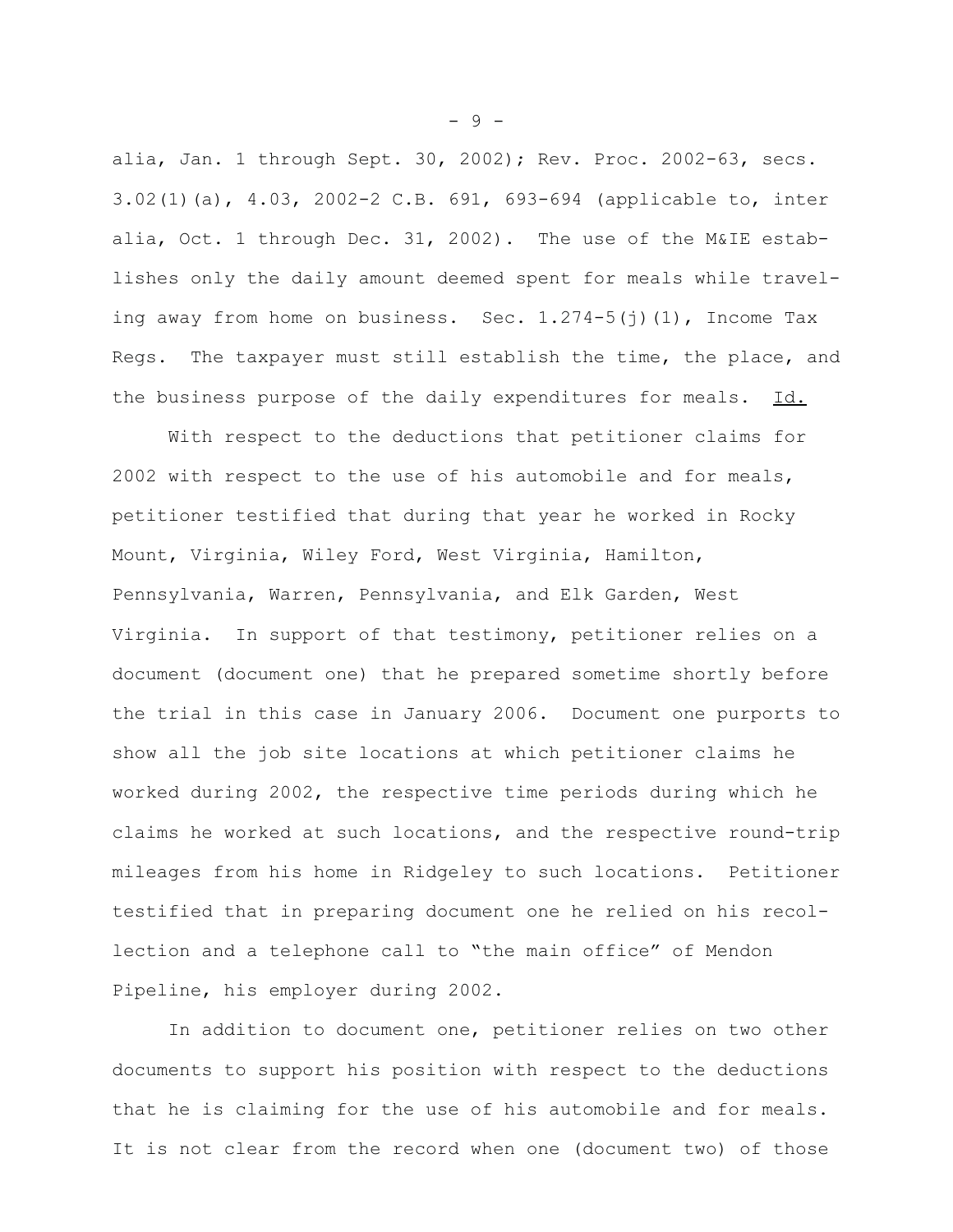two other documents was prepared. Moreover, document two does not list all of the job site locations at which petitioner testified he worked during 2002 and which are shown on document one. Instead, document two lists only the following three job site locations: Warren, Pennsylvania, Morris Run, Pennsylvania, and Elk Garden, West Virginia. The Morris Run, Pennsylvania, job site location at which petitioner claims he worked for three months during 2002 is not even listed on document one, which is the document that purports to show all of the job site locations where petitioner worked during that year.

The other document (document three) on which petitioner relies contains handwritten notations on a letter dated May 6, 2004, from Mendon Pipeline, petitioner's employer during 2002.<sup>6</sup> As was true of document two, it is not clear when those handwritten notations were made on that letter. Moreover, as was also true of document two, such handwritten notations do not list all of the job site locations at which petitioner testified he worked during 2002 and which are shown on document one. Instead, like document two, such handwritten notations list only the following three job site locations: Warren, Pennsylvania, Morris Run, Pennsylvania, and Elk Garden, West Virginia. As was true of

 $-10 -$ 

 $6$ The May  $6$ , 2004 Mendon Pipeline letter describes that company's policy regarding the payment of the lodging expenses of its employees in certain circumstances and the nonpayment of any other expenses of its employees.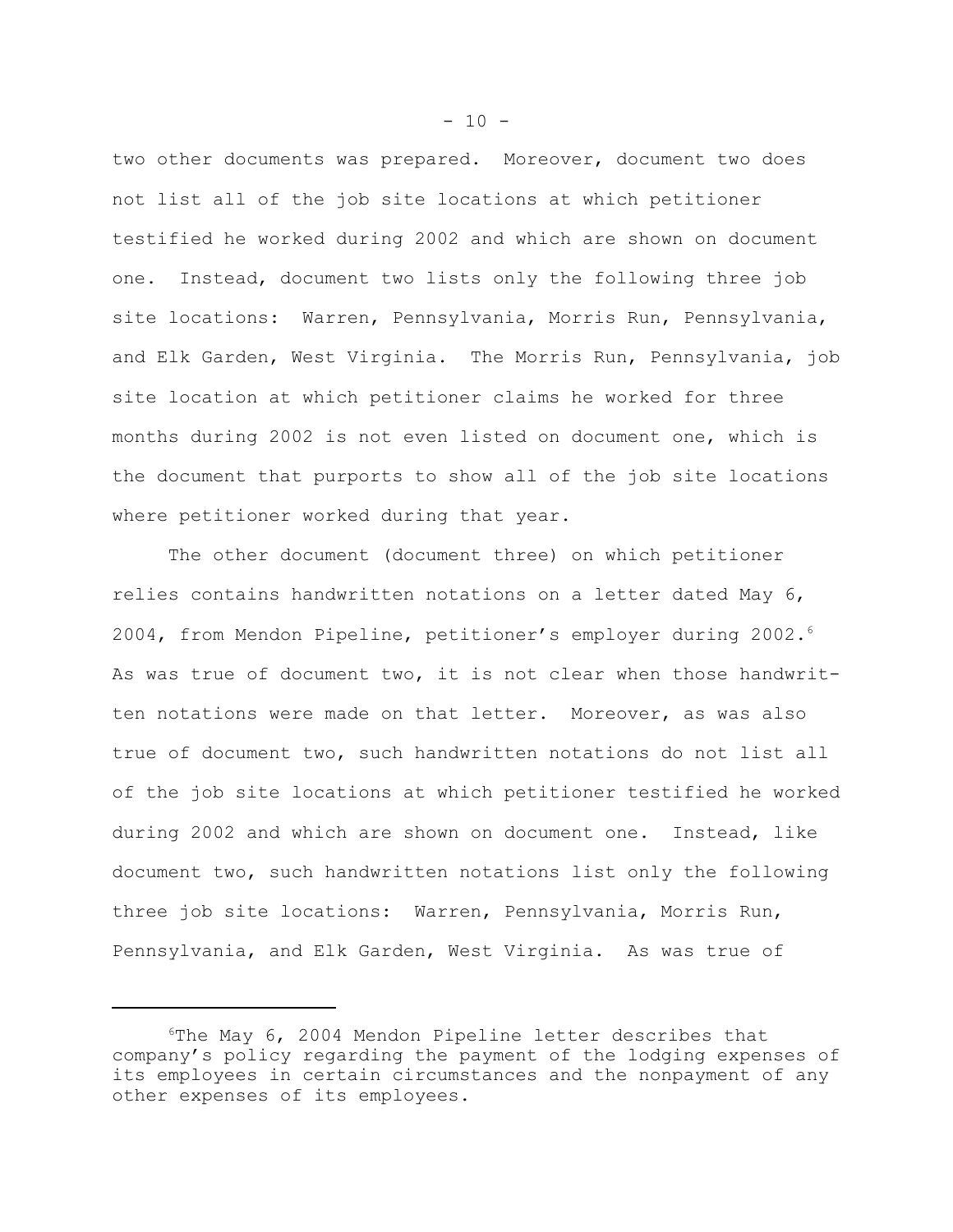document two, the Morris Run, Pennsylvania, job site location at which petitioner claims he worked for three months during 2002 is not even listed on document one, which is the document that purports to show all of the job site locations where petitioner worked during that year.

Petitioner concedes that he did not prepare document one at or near the time in 2002 of the use of his automobile or the expenditures for meals that are at issue in this case. Petitioner failed to establish when document two was prepared and when the handwritten notations on document three were made. Moreover, we found the three documents on which petitioner relies to be inconsistent and not credible in certain material respects. By way of illustration, in addition to the inconsistencies in such documents discussed above regarding the job site locations at which petitioner claims he worked during 2002, in document two and document three petitioner indicated that during 2002 he worked in Elk Garden, West Virginia, for four months, whereas in document one petitioner indicated that during 2002 he worked in Elk Garden, West Virginia, for six weeks. By way of further illustration, in document two and document three petitioner indicated that the one-way mileage between his home in Ridgeley and Warren, Pennsylvania, is 178 miles, whereas in document one

 $- 11 -$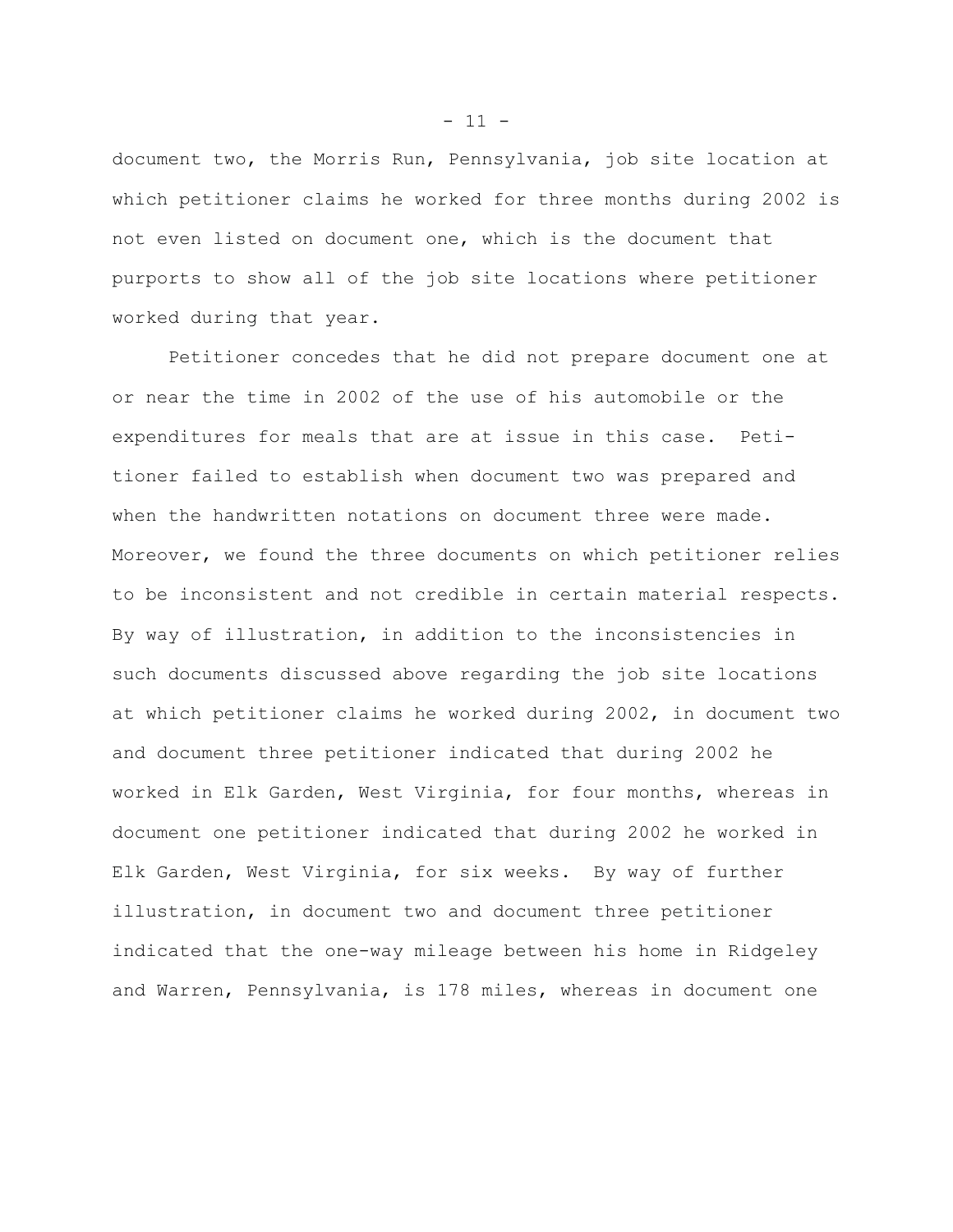petitioner indicated that such one-way mileage is 245 miles.<sup>7</sup> We are unwilling to rely on document one, document two, or document three. Petitioner admitted at trial that he has no other documents or records establishing (1) that during 2002 he worked at each of the different job site locations at which he claims he worked for the period of time during that year that he claims he spent at each such location and (2) that during 2002 he drove the respective round-trip mileages that he claims he drove from his home in Ridgeley to such locations.

On the record before us, we find that petitioner has failed to carry his burden of showing the amount of each business use of his automobile based on mileage and the time of each such use (i.e., the date of each such use).<sup>8</sup> On that record, we further

We note that in document three petitioner indicated that he did not stay overnight in Elk Garden, W.Va., at which he claims he worked during 2002. Nor did petitioner stay overnight in Wiley Ford, W.Va., a job site location listed on document one at which petitioner claims he worked during 2002 and which is, according to document one, only five miles from petitioner's home in Ridgeley. At least with respect to his claimed job site locations in Elk Garden, W.Va., and Wiley Ford, W.Va., we find that petitioner has failed to show that any travel expenses that he is claiming as deductions for the use of his automobile and for meals with respect to his purported working at such locations were paid or incurred while petitioner was away from home within the meaning of sec.  $162(a)(2)$ .

 $8$ On the record before us, we find that petitioner has failed to carry his burden of establishing the respective round-trip mileages between his home in Ridgeley and the job site locations at which he claims he worked during 2002. In this regard, we note that petitioner claimed at trial that he calculated the respective round-trip mileages between his home in Ridgeley and (continued...)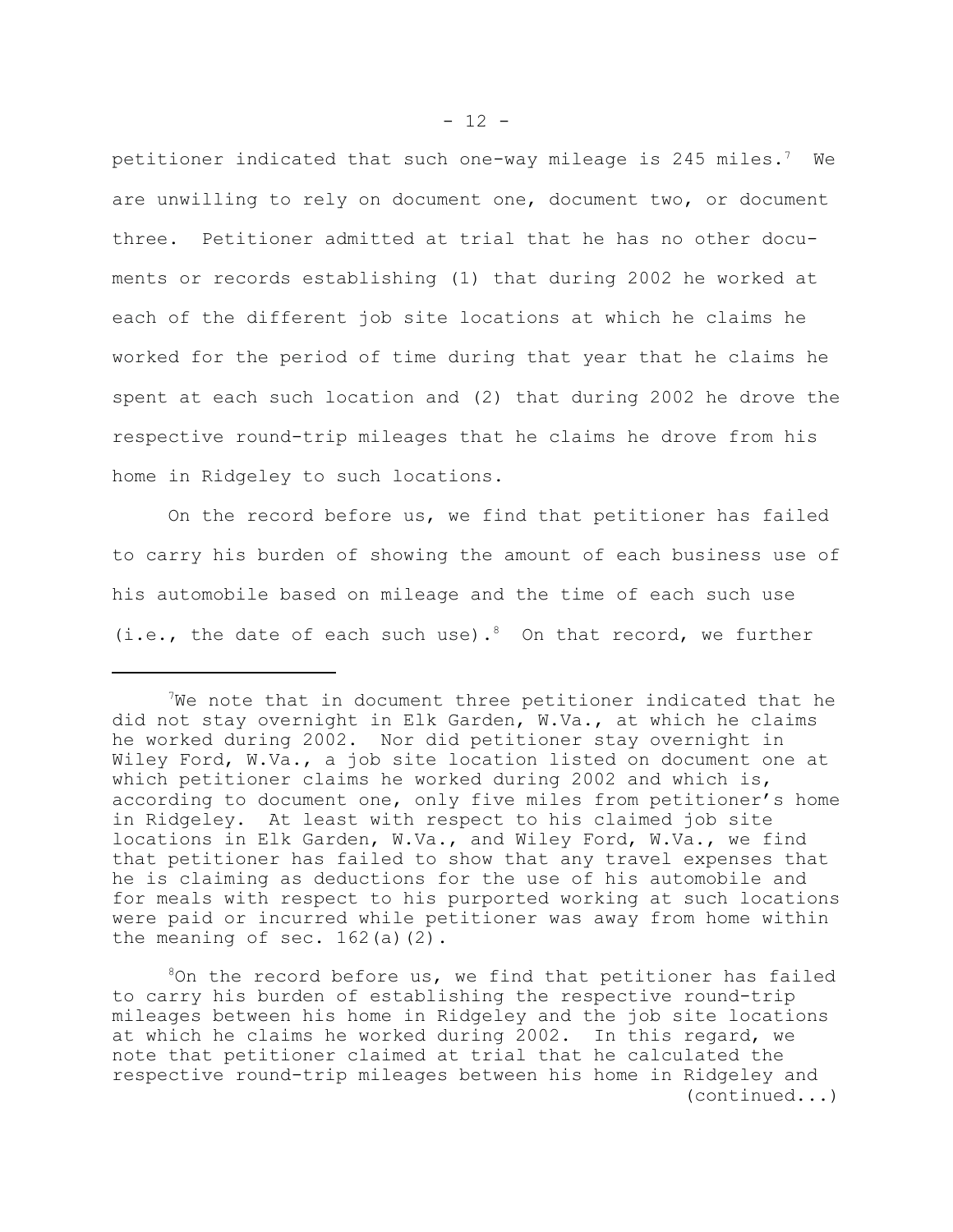find that petitioner has failed to carry his burden of establishing that he is entitled for his taxable year 2002 to the deduction that he claims for the use of his automobile.<sup>9</sup>

On the record before us, we also find that petitioner has failed to carry his burden of establishing that he is entitled for his taxable year 2002 to the deduction that he claims for meals. The record is devoid of reliable evidence relating to the amount, the time, and the place of the meal expenses that petitioner contends he is entitled to deduct. Petitioner acknowledged at trial that he has no receipts for any of the meal expenses at issue because "I was told that meals \* \* \* that was the one thing you could claim without receipt." Moreover, it is not clear whether petitioner used the M&IE rate set forth in appendix A of 41 C.F.R. chapter 301 in claiming such meal expenses. If he did use such a rate, he did not use the correct rate set forth in appendix A. In document two, which is the only document in the record detailing petitioner's claimed total meal expenses of \$7,904 shown in his 2002 Form 2106-EZ, petitioner

9At trial, petitioner conceded that he "overclaimed 3,000 some odd miles".

 $- 13 -$ 

<sup>8(...</sup>continued)

those claimed job site locations by looking at the mileage readings reflected in his automobile during that year. However, petitioner admitted at trial that document one which purports to show all his claimed job site locations during 2002 was not prepared until shortly before the trial in this case and that he has no records showing the mileage readings reflected in his automobile during that year.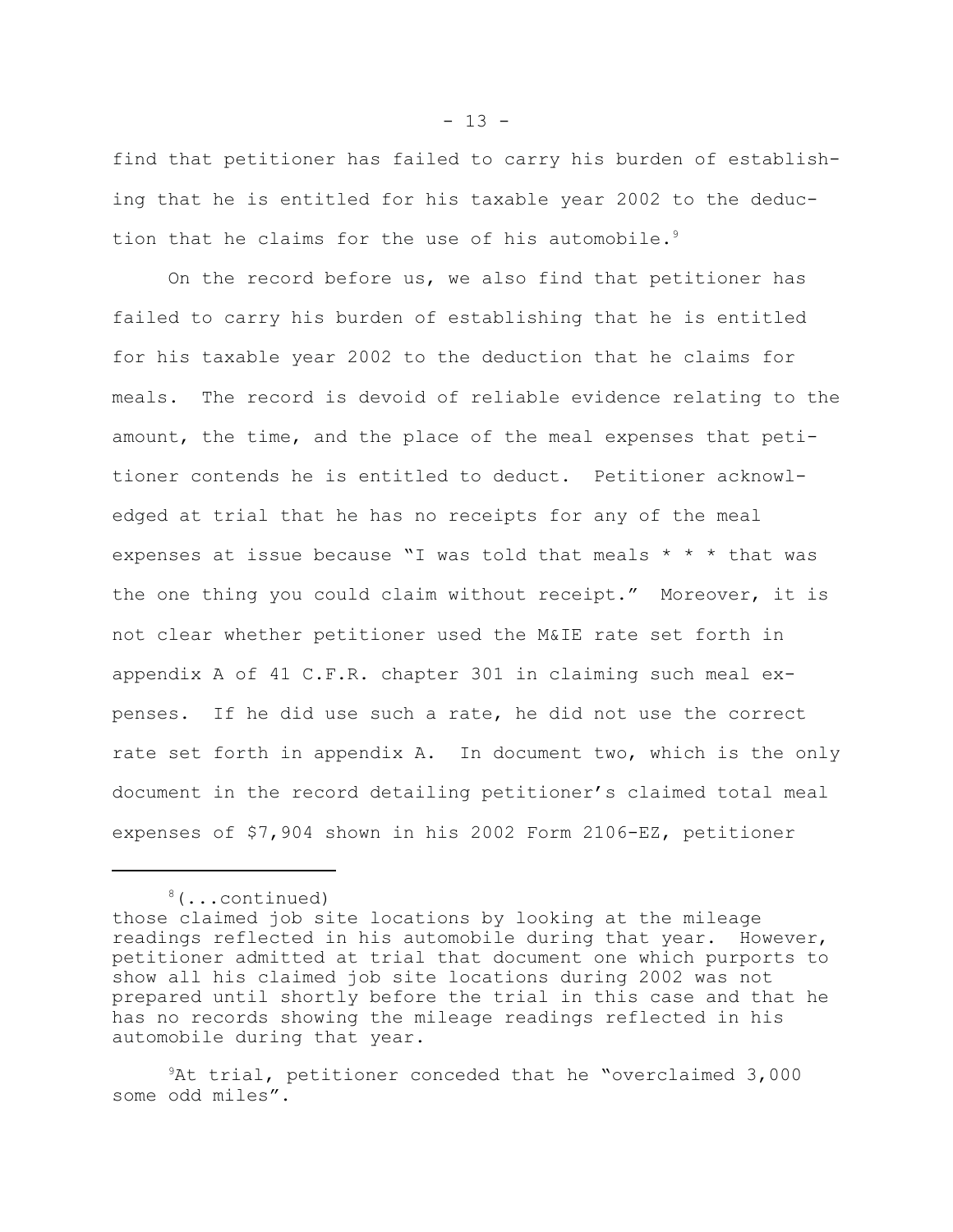indicated that he incurred a daily meal expense of \$42 for the period January through May 2002, \$38 for the period June through August 2002, and \$34 for the period September through December 2002.10 The applicable M&IE for all of the job site locations to which petitioner claims he traveled during 2002 is \$30 a day. 41 C.F.R. ch. 301, app. A (2002).

With respect to the deduction that petitioner claims for 2002 for certain unidentified clothes and gloves and Rocky Wolverine boots, petitioner admitted at trial that he does not have any receipts for those items. Moreover, articles of clothing, including shoes or boots, are deductible under section 162(a) only if the clothing is required in the taxpayer's employment, is not suitable for general or personal wear, and is not worn for general or personal purposes. Yeomans v. Commissioner, 30 T.C. 757, 767-768 (1958). The record is devoid of evidence that the unidentified clothes and gloves and the Rocky Wolverine boots were required in petitioner's employment, were not suitable for general or personal wear, and were not worn for general or

 $- 14 -$ 

 $10$ In calculating the claimed total meal expenses of \$7,904, petitioner used a 52-week period, which resulted in total meal expenses of \$7,952. Petitioner then reduced that total amount by \$48 in order to arrive at the claimed total meal expenses of \$7,904 shown in his 2002 Form 2106-EZ. In document one that he prepared shortly before the trial in this case, petitioner indicated that he worked only 48 weeks during 2002. Moreover, as discussed supra note 7, petitioner acknowledges that he did not stay overnight on the respective days on which he claims he traveled from his home in Ridgeley to Elk Garden, W.Va., and to Wiley Ford, W.Va.